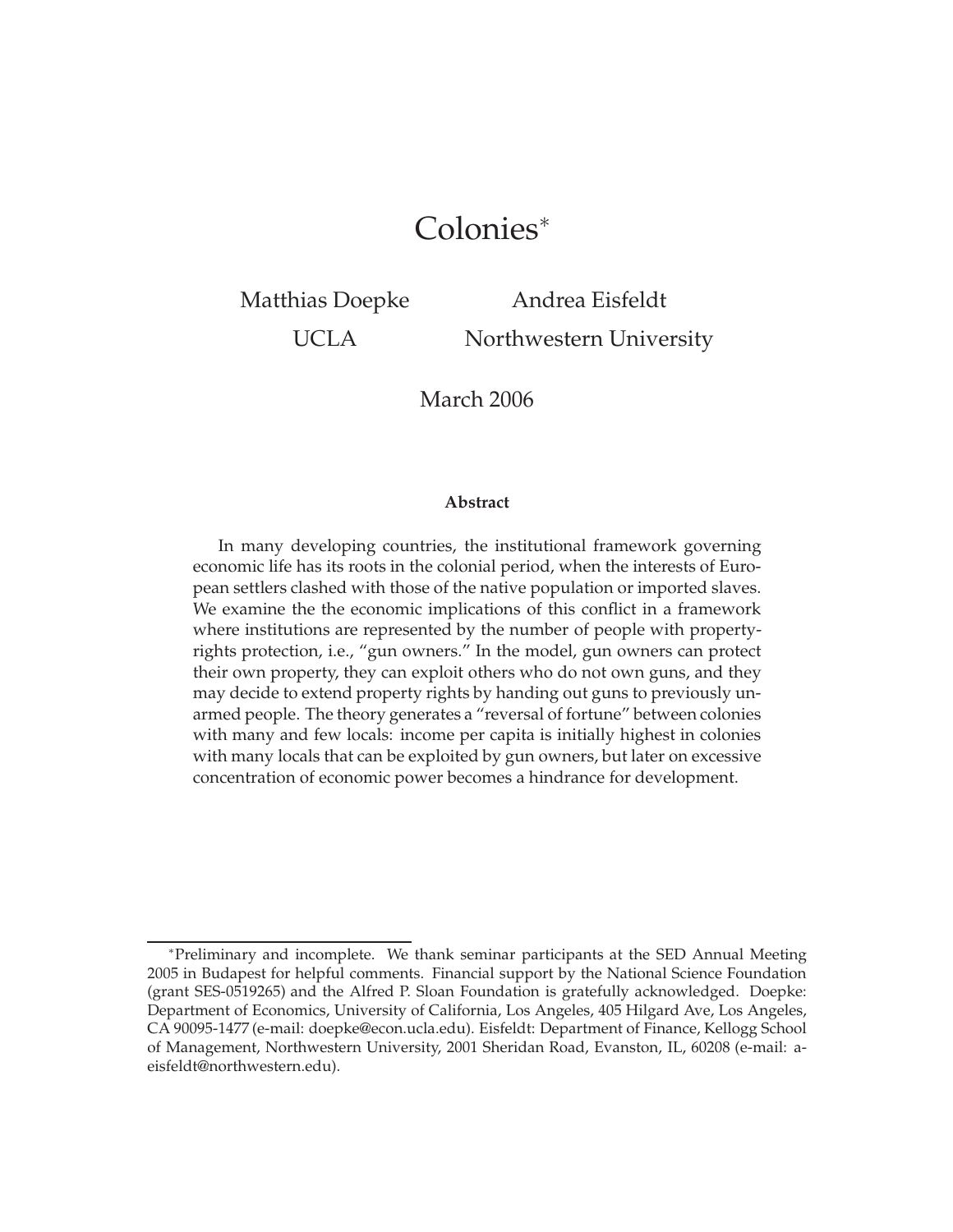### **1 Introduction**

A growing historical and empirical literature documents a "reversal in fortune" among former European colonies, i.e., countries that were economically successful initially were overtaken by others (such as the U.S. and Canada) that started out relatively poor (see Sokoloff and Engerman 2000 and Acemoglu, Johnson, and Robinson 2002). Table 1, adapted from Sokoloff and Engerman (2000), displays the basic pattern. In 1700, GDP per capita in economies such as Barbados and Cuba was at least 50 percent larger than in the colonies that were to become the United States. In 1800, both Argentina and Cuba were still ahead of the U.S. in terms of income per capita. Over the next 200 years, however, the initially successful countries fell behind latecomers such as the U.S. and Canada. Today, GDP per capita in the U.S. exceeds the level in Barbados, Cuba, or Argentina by a factor of two or three.

A number of authors argue that this pattern is due to institutions; in particular, institutions that were set up in the initially successful colonies turned out to be a hindrance for development later on. While there is empirical and historical support for this hypothesis, the argument raises a number of important questions for economic theory. First of all, one would like to know why different institutions were set up in different colonies in the first place, even though in many cases the colonizing power was the same European country. Second, one wonders why it was the institutions that were associated with the initially successful colonies that ultimately became a barrier to growth. The third, and arguably most important question is why differences in institutions were so persistent, despite the significant costs that inappropriate institutions imposed in terms of slowing economic growth. Put differently, if bad institutions really were the main culprit for former colonies' failure to develop at the same pace as the leading industrial nations, what prevented these countries from changing their institutions and reaping the enormous resulting growth benefits?

The aim of this paper is to outline possible answers for these questions in a theoretical framework that puts the spotlight on property rights institutions. In our theory, property right institutions are represented as a state variable given by the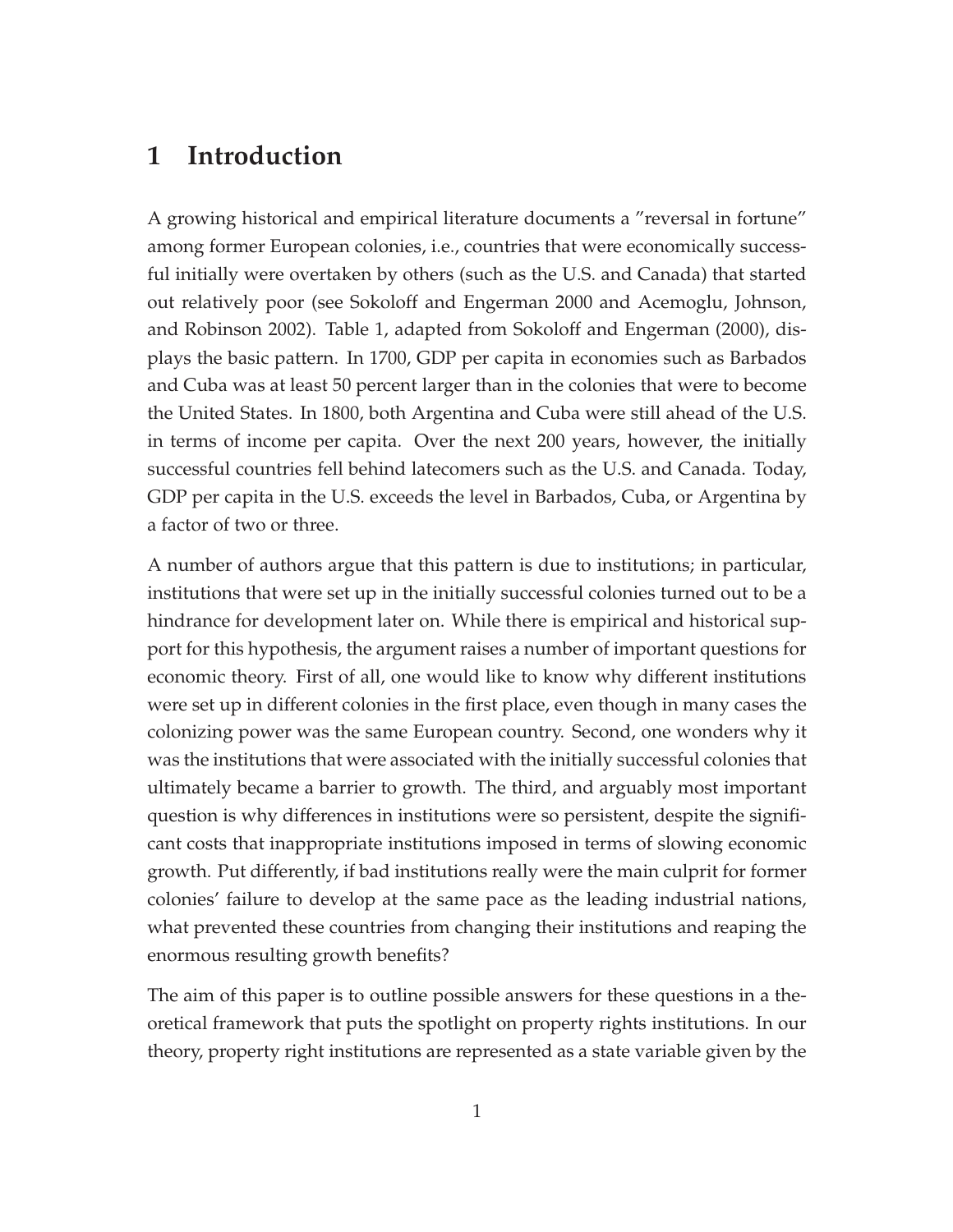|                 | 1700 | 1800 | 1900 | 1997 |
|-----------------|------|------|------|------|
| Argentina       |      | 102  | 52   | 35   |
| <b>Barbados</b> | 150  |      |      | 51   |
| Brazil          |      | 50   | 10   | 22   |
| Chile           |      | 46   | 38   | 42   |
| Cuba            | 167  | 112  |      |      |
| Mexico          | 89   | 50   | 35   | 28   |
| Peru            |      | 41   | 20   | 15   |
|                 |      |      |      |      |
| Canada          |      |      | 67   | 76   |

Table 1: "Reversal of Fortune" in the Americas: Income per capita relative to U.S. (Sokoloff and Engerman 2000).

number of people with power in a country, i.e., "gun owners." Gun owners can protect their own property, they can trade with other gun owners in a standard market economy, and, crucially, they can exploit and expropriate others who do not own guns. In the words of Piccione and Rubinstein (2003), our economy is thus ruled by a combination of the "invisible hand of the market" and the "iron hand of the jungle." An important advantage of this framework is that property rights are represented as a continuous variable, given by the fraction of people in a country whose property rights are protected. We can therefore trace out the entire evolution of an economy from something close to a pure dictatorship with a small class of gun owners to a standard market economy with full property rights protection. This would be difficult to accomplish in a theory with a discrete set of distinct institutions that may be adopted.

Based on our representation of property rights institutions, a simple theory of colonization is developed where the colonizing power optimally determines the number of gun-owning settlers to be sent to each colony, where a colony is characterized by its technology and factor endowments, including the number of (unarmed) locals already present. After the initial colonization stage, political control passes to the gun owners in each colony. The key decision collectively taken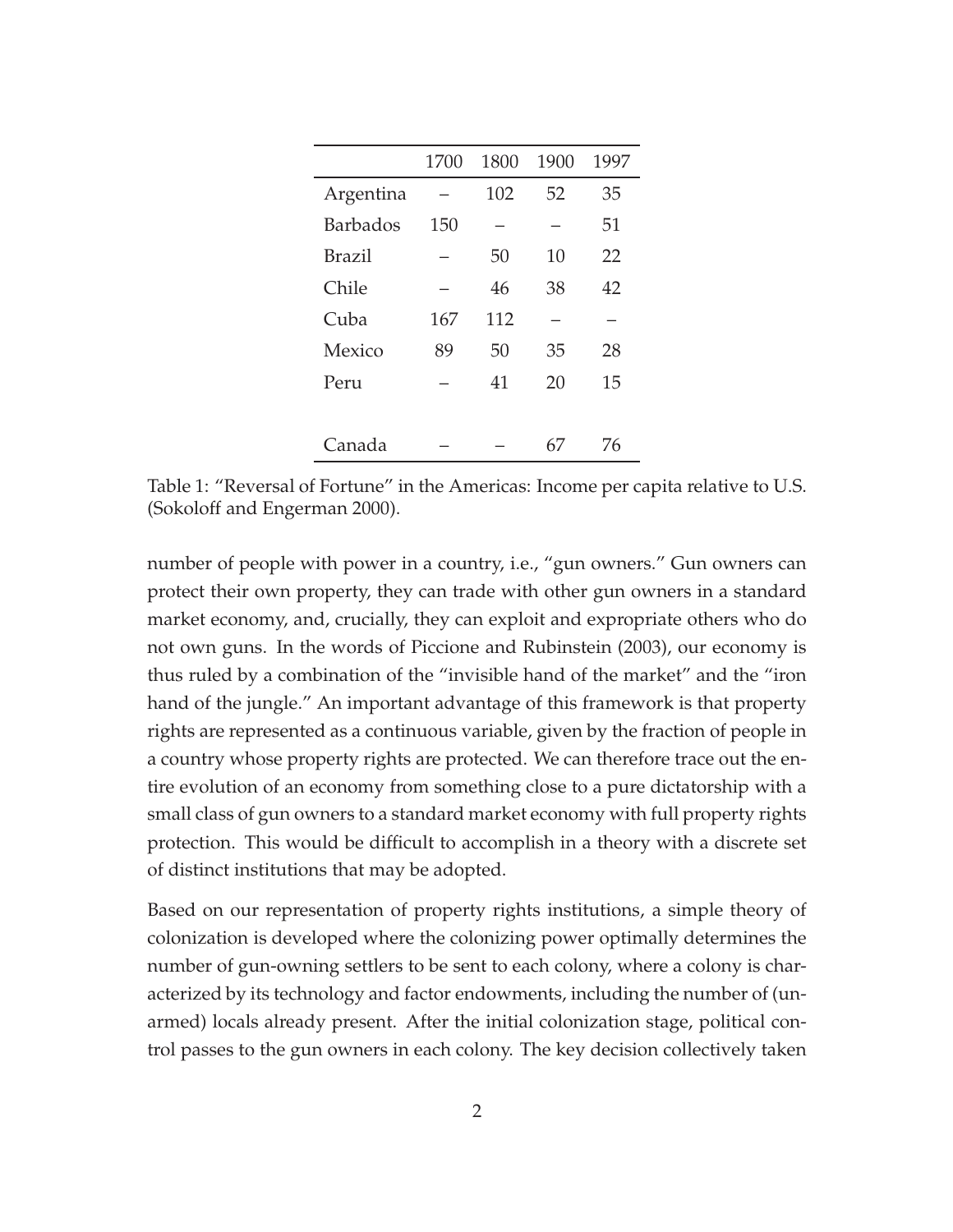by the gun owners is emancipation: they can decide to issue guns to some or all of the oppressed locals, and thereby issue them with property rights. The incentives for doing so stem from the fact that free labor is assumed to be complementary to physical capital, which, in turn, is owned by the existing gun owners.

Optimal colonization leads to an initial outcome where income per capita is highest in the colonies with the highest ratio of the unarmed to gun-owning settlers. Subsequently, capital accumulation leads to a rise of the industrial sector, with an associated increase in the demand for free labor. In the long run, emancipation takes place in all colonies. Emancipation proceeds faster, however, in colonies that start out with relatively few of the the oppressed locals. Intuitively, there is a complementarity between a large population with property rights protection today and free labor tomorrow. People whose property rights are protected accumulate more capital, which in turn makes it attractive to issue even more property rights in the future in order to raise the return on this capital. The result is a reversal of fortune: Through faster emancipation, the initially poor colonies overtake the richer colonies in terms of income per capita.

The mechanism described here confirms the view of Sokoloff and Engerman (2000) that inequality is the key variable that lends persistence to institutions. When deciding on emancipation, the gun owners face a tradeoff between exploitation and efficiency. Freeing an oppressed worker entails a loss of rents, but also improves the overall efficiency of the economy. In colonies with relatively few gun owners relative to the local population, the rents from exploitation are particularly large, so that substantial efficiency gains may be forgone in order to continue exploitation. Comparing across countries, gun owners in a colony with many oppressed locals can be much better off than gun owners in a country with mostly free people, even if income per capita (i.e, income divided by the sum of gun owners and locals) is substantially lower.

The next section outlines the basic theoretical framework. In Section 3, we analyze outcomes during the initial colonization stage. Section 4 discusses the further evolution of a colony after political control passes to the local gun owners. Section 5 illustrates the results via simulations for a parameterized model economy, and Section 6 concludes.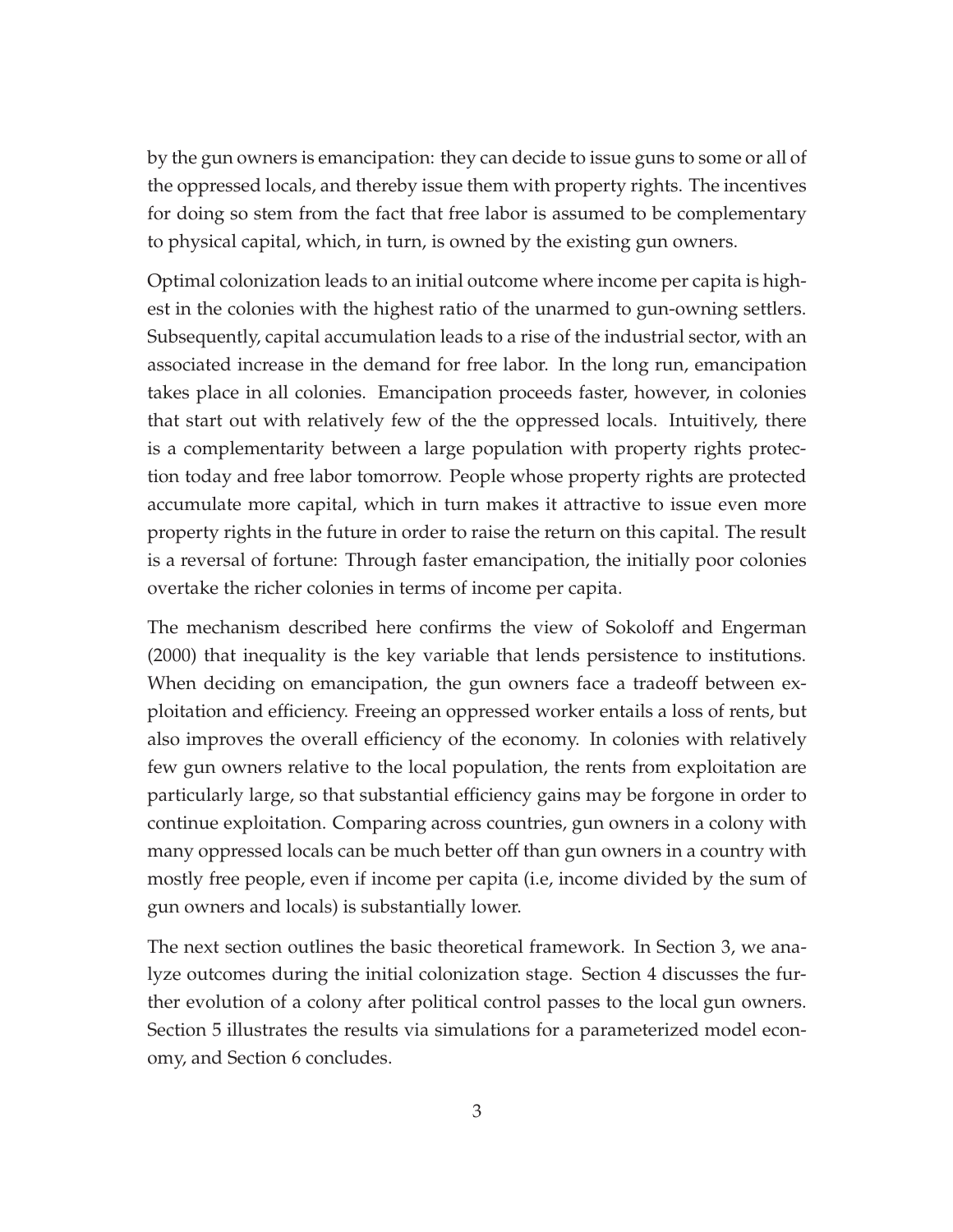#### **2 The Model**

The model economy consists of a number of different locations or "colonies" which are distinguished by the size of the native population already present. There is a single colonizing power that is sending settlers to each of the colonies. In economic terms, the key difference between the settlers and the local population in a given colony is property rights protection. Some of the inhabitants of an economy are "gun owners." Gun owners can protect their own property, and participate in standard market exchange with other gun owners under full property-rights protection. In addition, owning a gun enables a gun owner to exploit or expropriate others who do not have guns and consequently do not enjoy property-rights protection. Using the terminology of Piccione and Rubinstein (2003), our economy is ruled by a combination of the "invisible hand of the market" and the "iron hand of the jungle."

During the initial colonization phase, all settlers and none of the locals own guns. Later on during the development of a colony, the existing gun owners may choose to issue guns to some or all of the locals, and thereby endow them with property rights. People without guns who are exploited by gun owners only receive subsistence consumption  $\underline{w}$ . Since any surplus wealth above this subsistence level is expropriated, unarmed people have no incentives for savings, investment, or exerting high effort when working. The lack of economic incentives for unarmed people causes an efficiency loss, which in turn provides a potential motive for issuing guns to unarmed people.

A key assumption of the model is that the efficiency loss from a lack of property rights differs across production technologies. There are two modes of production in our economy, agriculture and industry, where agriculture uses manual labor and land and industry used skilled labor and capital. In agriculture, the efficiency loss of from lack of property rights is small. Here we think a plantation system, where it is relatively easy to monitor forced labor and to extract information on effort. The effective labor input of an oppressed worker (who only receives subsistence consumption) relative to a free worker (who receives the full marginal product of his labor effort) is given by  $\phi_A$ , where  $0 < \phi_A \leq 1$ . We denote the total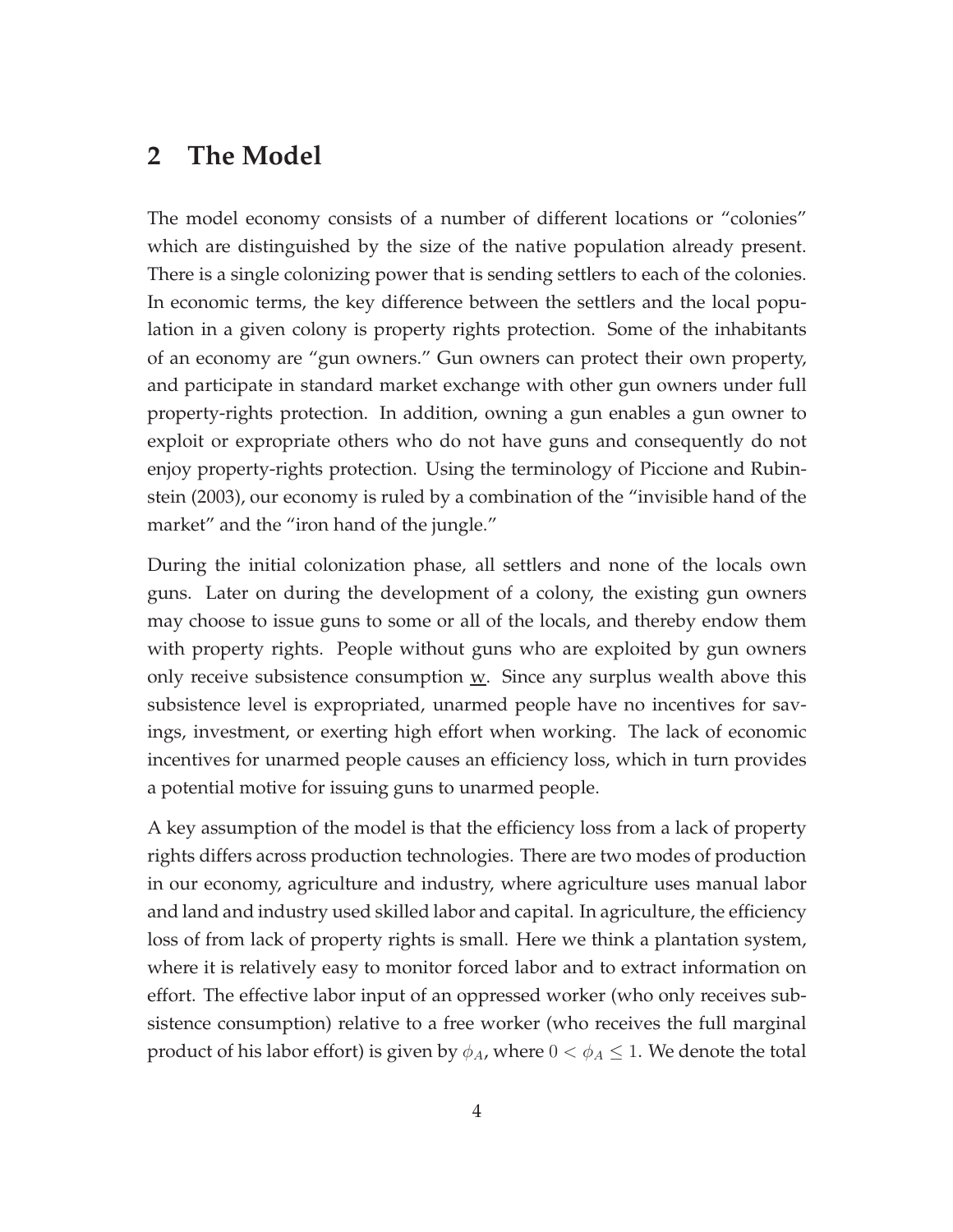efficiency units of manual labor that are used in agriculture as  $N$ , and the land input is denoted as  $X$ . The agricultural production function is given by:

$$
Y = N^{\alpha} X^{1-\alpha}
$$

In the industrial technology, in contrast, the efficiency loss from lack of property rights is high. Intuitively, industrial production is a multi-stage production process, where the contribution of each worker is harder to measure than, say, the amount of crops harvested by each worker on a plantation. This raises monitoring cost and lowers the efficiency of oppressed workers. An alternative interpretation is that industrial production requires additional skills, in which the oppressed have no incentive to invest, since all their surplus is extracted. In the model, the relative efficiency of an oppressed worker in supplying skilled labor to the industrial sector is  $\phi_I$ , where  $0 \leq \phi_I < \phi_A$ . The total efficiency units of skilled labor are denoted as  $H$ , and the supply physical capital is given by  $K$ . The industrial production technology is:

$$
Y = AH^{\theta} K^{1-\theta}.
$$

At the beginning of the colonization period, no physical capital is available in any of the colonies, thus only agriculture is used. Subsequently, the colonizers start to save in the form of physical capital, which triggers the introduction of the industrial technology. The oppressed locals do not save, since any savings would be immediately confiscated by a gun owner. As a consequence, aggregate savings and the scale of the industrial technology are larger if there are many free gun owners.

It is assumed that the productivity of the industrial technology improves over time:

$$
A' = (1+g)A.
$$

For simplicity, we assume that there is no productivity growth in agriculture. What matters for the results is that the productivity of industry improves relative to agriculture over time.

In addition to the direct efficiency loss from using forced labor, oppression is also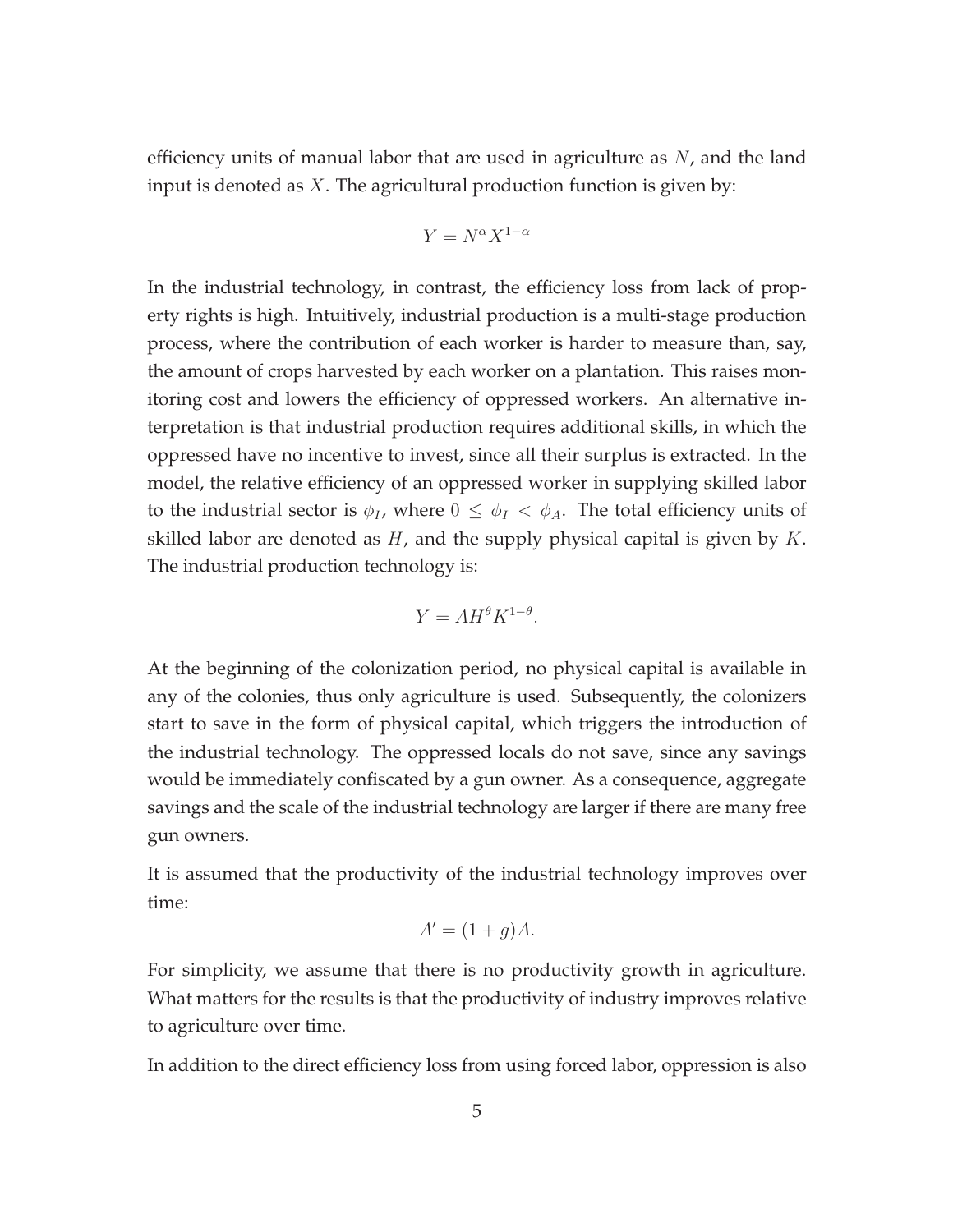costly in the sense that the gun owners have to use some of their time to monitor the oppressed. The monitoring time for a single gun owner oppressing  $o$  locals is given by  $\lambda \sigma^{\eta}$ , where  $\lambda > 0$  and  $0 < \eta < 1$ . As each gun owner has only one unit of time available, the maximum number of people  $\bar{\sigma}$  that a single gun owner can oppress is given by:

$$
\bar{o} = \left(\frac{1}{\lambda}\right)^{\frac{1}{\eta}}.
$$

If there are G gun owners and O oppressed locals, there are  $O/G$  locals to be oppressed by each of the G gun owners. As long as  $O/G \leq \overline{o}$ , the total time M needed for monitoring the oppressed is given by:

$$
M = G\lambda \left(\frac{O}{G}\right)^{\eta} = \lambda G^{1-\eta}O^{\eta}.
$$

If  $O/G > \bar{o}$ , the gun owners will spend all their time on monitoring, and some of the locals will escape from oppression. For simplicity, we assume that the same  $\lambda$  applies to monitoring in both agriculture and industry.<sup>1</sup>

People live for a single period (i.e., one generation), and each person has a single child. Preferences are defined over consumption  $c$  and a bequest  $b$  left to the child:

$$
U(c,b) = c^{1-\beta} b^{\beta}.
$$
 (1)

While all people would like to leave bequests to their children, only gun owners do so in equilibrium, because any bequests left by an unarmed person would be expropriated by a gun owner.

The evolution of the colonies described so far unfolds in two stages. Initially, a certain number of settlers is sent to each colony, in addition to the unarmed local population already present. The decision on how many settlers are sent to each location is made by the colonizing power, to be described in more detail in the following section. Once each colony is settled, events unfold fully under local control. In addition to personal economic decisions, at the political level the gun owners (who are in power) have to decide how many, if any, locals they want

<sup>&</sup>lt;sup>1</sup>The effect of  $\lambda$  varying across sectors is similar to what is now accomplished by having different labor efficiencies  $\phi_A$  and  $\phi_I$  of the oppressed in the two sectors.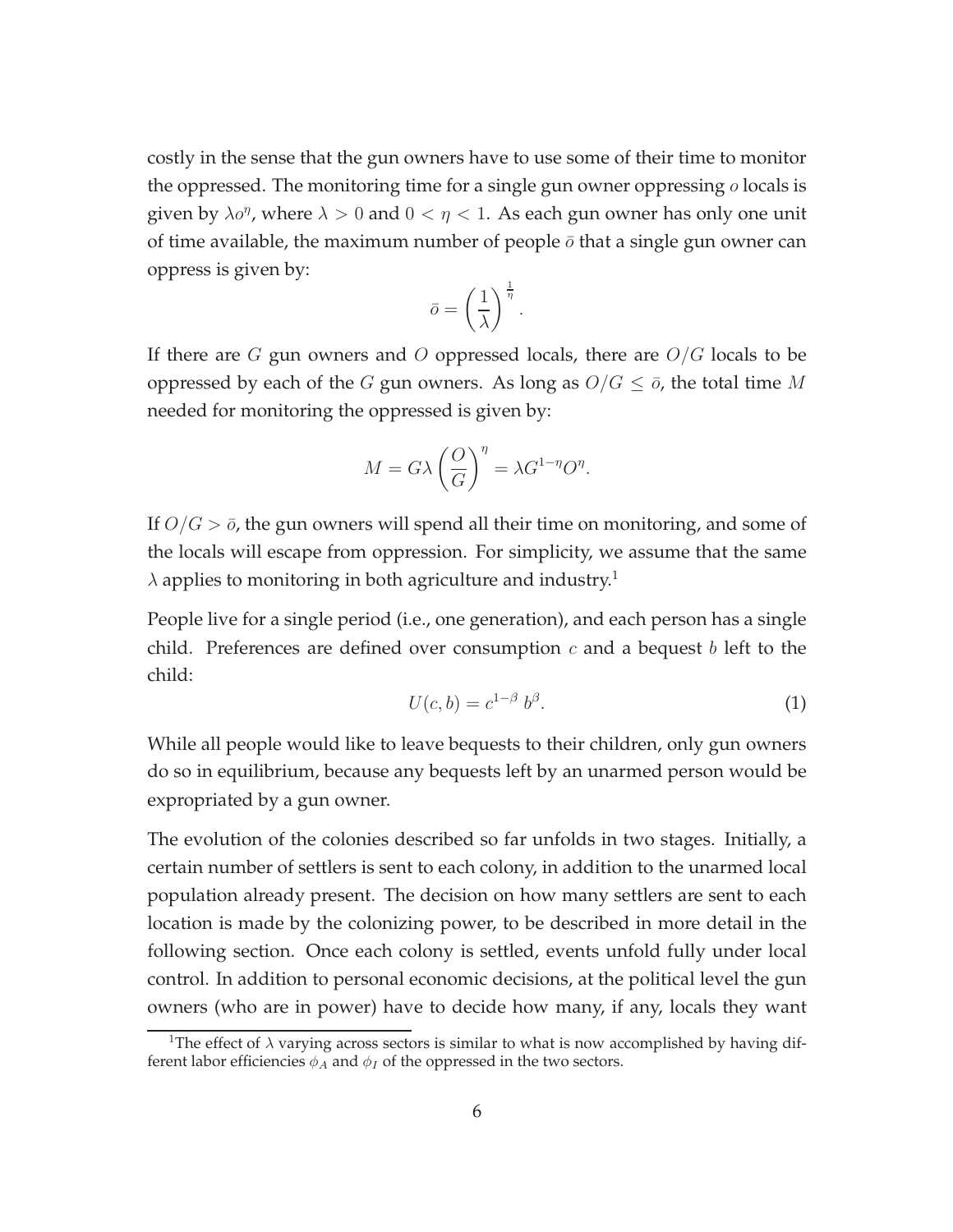to free (i.e., issue with guns) in any given period. This process is analyzed in Section 4.

#### **3 The Colonization Stage**

We start our analysis from an initial stage when a set of potential colonies has just been discovered. In all colonies, the same production technologies (as outlined in the previous section) are available, but the colonies differ in terms of factor endowments, i.e., the amount of land  $X$  and the size of the local population  $O$ (the future oppressed). There is a single colonizing power that sends gun-owning settlers G to each of the colonies. The motive of the colonizing power is trade: A fraction of the output of each colony is sold overseas. The colonizing country reaps gains from trade, and possibly makes additional profits by levying duties on imports that are sent on to other countries. Rather than model the gains of the colonizing power in detail, we assume that a fixed fraction  $\tau$  of the output of each colony accrues as revenue to the colonizing power.

Colonization is limited by the cost of sending gun owners to the colonies. We assume that there is a fixed cost of s for sending each settler to a specific colony. This cost includes the direct shipping cost, and also indirect costs such as military spending needed to secure shipping lanes and fend off competing colonizers.

We assume that the colonizer aims to maximize the surplus during the initial colonization period. While we could, at the cost of significant complication, also consider the discounted surplus from future periods, the results are likely to be dominated by the initial tradeoffs, because a period is interpreted as a generation and thus any future payoffs are heavily discounted. The colonizer's optimization problem in choosing how many gun owners  $G$  to send to a given colony is then given by:

$$
\max_{G} \left\{ \tau N^{\alpha} X^{1-\alpha} - sG \right\}
$$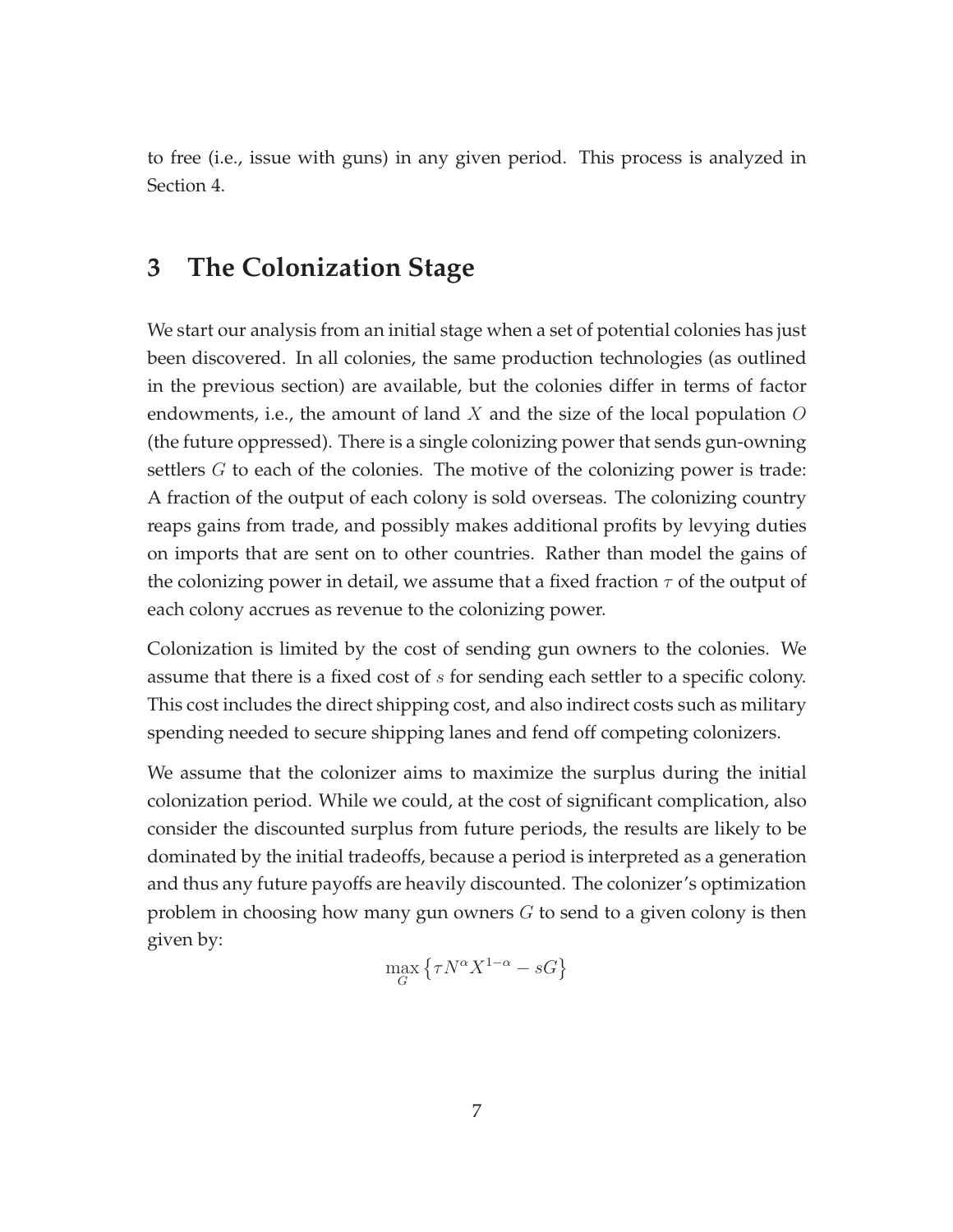subject to:

$$
N = \phi_A O + G - M,
$$
  

$$
M = \lambda G^{1-\eta} O^{\eta},
$$

where, to reiterate,  $G$  are gun owners,  $O$  are (oppressed) locals,  $M$  is the total monitoring time, and  $N$  is the effective labor supply in agriculture. The maximization problem is written out under the assumption that the colonizer send sufficiently many gun owners to exploit all the locals, i.e.,  $O/G \leq \bar{O}$ . Also, notice that during this initial stage industrial production is not available, since no industrial capital yet exists in the colony. The first-order condition for an interior solution of this problem is given by:

$$
s = \tau \alpha \left(\frac{X}{N}\right)^{1-\alpha} \left(1 - \lambda(1-\eta)\left(\frac{O}{G}\right)^{\eta}\right)
$$

Here the left-hand side is the marginal cost of sending one more settler to the colony, while the right-hand side is the marginal benefit accruing to the colonizing power. The term  $\tau \alpha (X/N)^{1-\alpha}$  is the marginal product of labor multiplied by the colonizer's share  $\tau$ . The second term (in brackets) is the fraction of time the marginal settler spends working, as opposed to monitoring and oppressing locals. The colonizing power is interested in the total output of the colony, but does not have a direct gain from the expropriation activities of the gun owners that merely redistribute income within the colony. Hence, oppression of locals lowers the value of an additional settler from the colonizer's perspective.

The condition implies that in the optimum, the marginal product of labor will be highest in the colonies with the highest number of locals relative to the amount of land. Colonies with few or no locals will receive relatively more gun-owning settlers per unit of land. For the colonizer, their lower marginal product is made up for by the fact that in a local-free colony all time is used for production instead of oppression. What this implies for income per capita (i.e., output divided by the sum of gun owners and locals) depends on the locals' agricultural efficiency  $\phi_A$ . In particular, if the local's efficiency is similar or identical to that of the gun owners ( $\phi_A = 1$ ), the higher marginal product of labor in local-rich colonies directly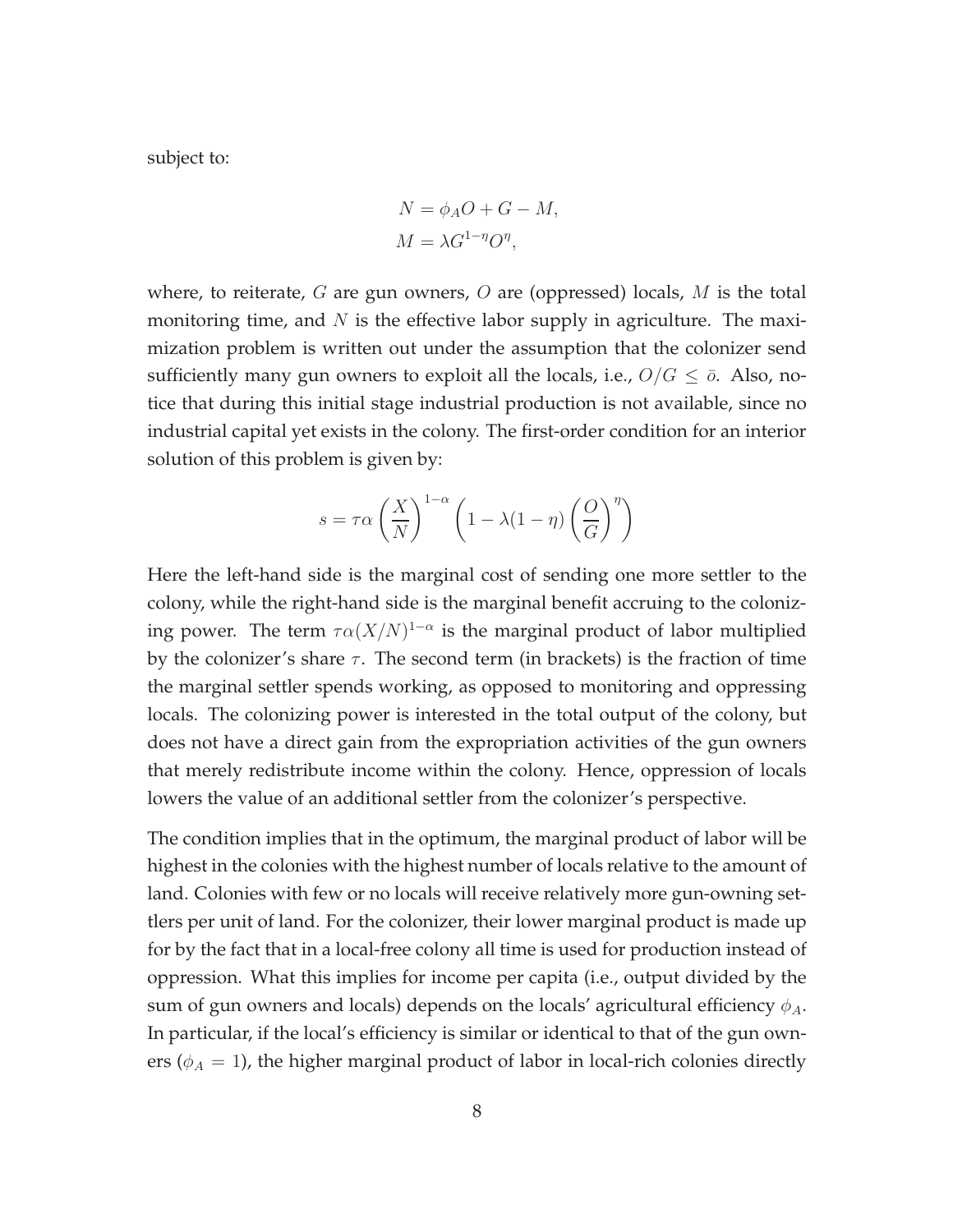translates into higher income per capita.

**Proposition 1 (Income per Capita at Colonization Stage)** *After the initial colonization is completed, the marginal product of labor*  $\alpha$ ( $X/N$ )<sup>1- $\alpha$ </sup> *is an increasing function of the ratio of locals to land*  $O/X$ *. If*  $\phi_A = 1$ *, income per capita*  $N^{\alpha}X^{1-\alpha}/(G+O)$  *is an increasing function of* O/X *as well.*

Our theory is thus able to capture one of the main features in Table 1, namely that colonies with a lot of forced labor (such as the Caribbean sugar islands) initially had a higher income per capita. To be sure, our stylized theory does not provide a particular detailed representation of economic conditions in the colonies. For instance, we assume that agricultural technologies where the same across colonies, while in reality production methods in the Caribbean where quite different from, for example, farming in the New England states. In addition, much of the forced labor in the colonies consisted of imported slaves, whereas we focus on a local population that is already present at the start of colonization. Despite these limitations, we believe that our theory captures an important potential motive for restricting settlement of colonies with a particularly uneven distribution of property rights, namely that exploitation activities have no value per se from the colonizers perspective.

An alternative mechanism that would work in a similar fashion would be migration restrictions that are imposed by the settlers themselves, as opposed to the colonizing power. Gun owners in colonies with many locals derive rents from oppression that they, presumably, would not want to share with newly arriving gun owners. In contrast, in an economy with free labor and an abundance of land, competition for rents between old and new immigrants would be less of an issue. This mechanism has been emphasized by Engerman and Sokoloff (1997), among others.

#### **4 Industrialization and Emancipation**

After the initial settlement of a colony, political control passes to the local gun owners. The further evolution of economic outcomes is driven by the accumula-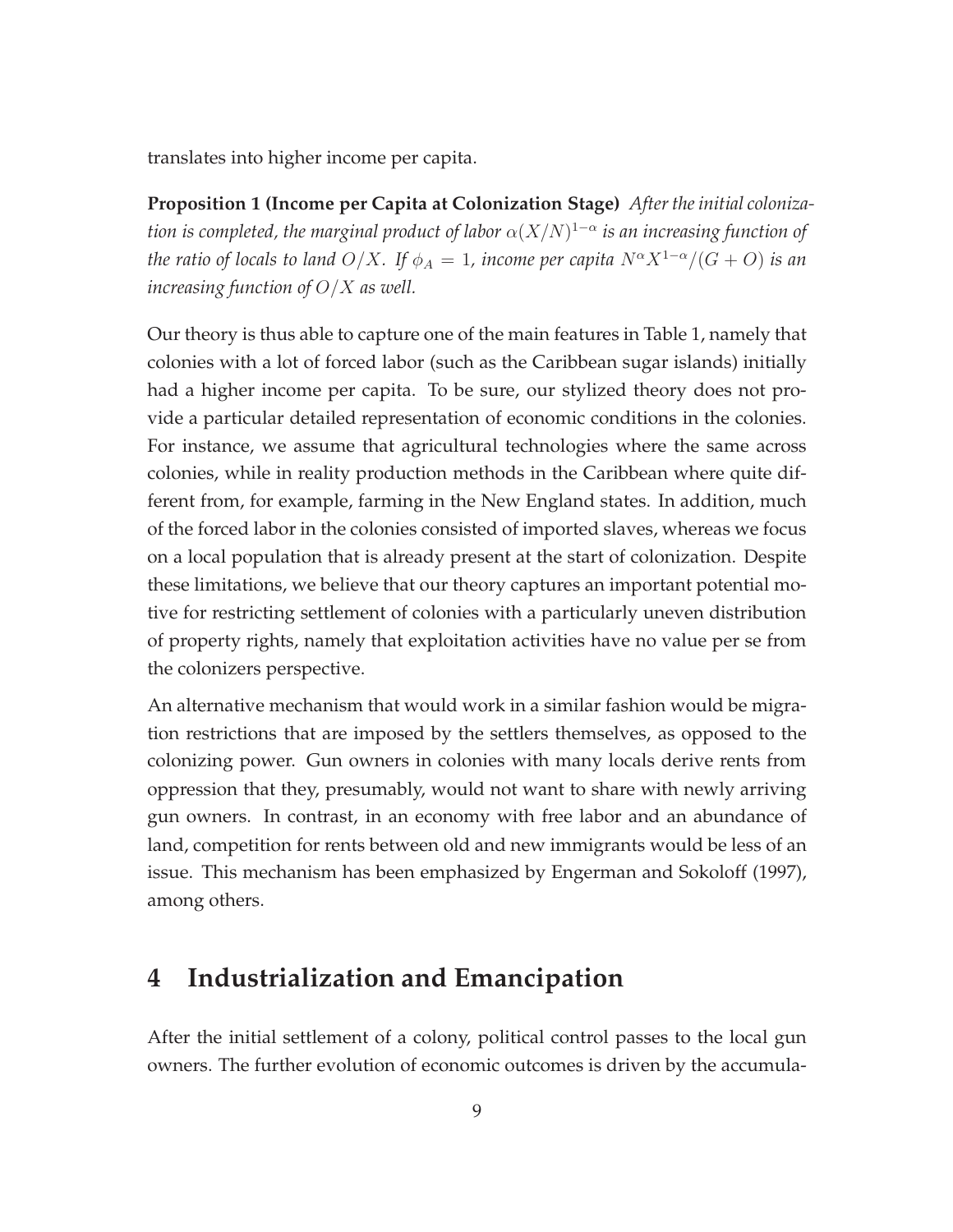tion of physical capital and the rise of industrial production. Once the industrial sector starts to be used, gun owners can freely allocate their labor between the two sectors, implying that wages will be equalized as long as at least some gun owners work in each sector. In addition, gun owners can collectively decide to free (i.e., issue with guns) some or all of the oppressed locals.

The potential motive for emancipating the locals is twofold. First, the accumulation of capital leads to a rising marginal product of labor in the industrial sector. If the return to working in this sector is sufficiently high, gun owners may be willing to forgo the gains from exploiting and monitoring locals in order to supply more time to the market. Thus, one motive is to free up time that otherwise has to be used for monitoring purposes. In addition, the gun owners also gain because they own all the capital in the economy, and capital is complementary to free labor (recall that we assume that  $\phi_I$  is small). Emancipating some or all of the locals thus raises the return on the capital held by the gun owners.

We assume that each generation of gun owners decides on how many locals  $F$ to free in order to maximize the existing gun owners' total income  $Y_G$ . We focus for now on the case where  $\phi$ <sub>I</sub> is sufficiently small for it to never be optimal to use a local in production (because the monitoring cost is higher than the additional output). Once the  $F$  locals are freed, they enjoy full property rights protection, and thus receive the market wage. The freed do not own any capital of their own yet because their parents (who would have wanted to leave them a bequest) were oppressed. However, they will leave a bequest to their own children just like all the other gun owners.

We formulate the gun owner's collective planning problem of choosing the number  $G_I$  of existing gun owners who should work in the industrial sector, and the number  $F$  of of oppressed to be armed.<sup>2</sup> The maximization problem is:

$$
\max_{0 \le G_I \le G, 0 \le F \le O} \left\{ N^{\alpha} X^{1-\alpha} + A H^{\theta} K^{1-\theta} - \underline{w}(O - F) - wF \right\} \equiv Y_G,\tag{2}
$$

<sup>&</sup>lt;sup>2</sup>Equivalently, the decision on  $G_I$  could be decentralized through a standard labor market.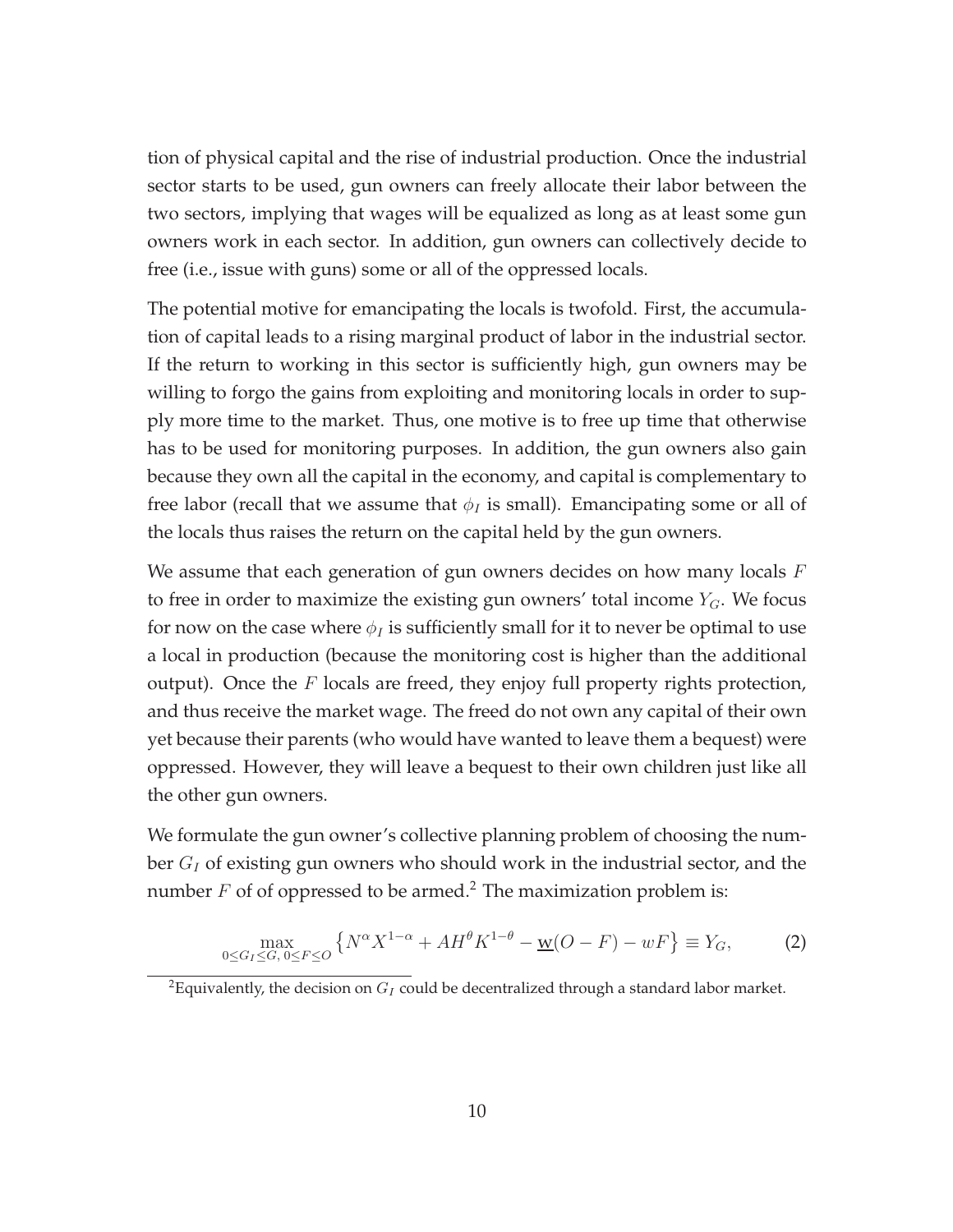where the maximization is subject to the constraints:

$$
N = G - G_I - M + O - F,\tag{3}
$$

$$
H = G_I + F,\tag{4}
$$

$$
M = \lambda (O - F)^{\eta} (G - G_I)^{1 - \eta},\tag{5}
$$

$$
G - G_I \ge M,\tag{6}
$$

$$
w = A\theta \left(\frac{K}{H}\right)^{1-\theta}.
$$
\n(7)

The first two terms in (2) are the outputs of the agricultural and industrial sector, respectively. The third term is the subsistence consumption level that is paid to each of the remaining  $O - F$  oppressed locals (O denotes the number of locals at the beginning of the period, before  $F$  of them are armed). The term  $wF$  represents the market wage that has to be paid to each of the free workers. Constraints (3) and (4) give the effective labor supply N in agriculture and H in industry. Since locals are freed precisely so that they can raise the return on capital, it is already assumed that all  $F$  new gun owners will work in industry. Constraint (5) is the monitoring requirement for the remaining oppressed, constraint (6) states that sufficiently many gun owners have to remain in agriculture to monitor all remaining locals, and constraint (7) states that the new gun owners have to be paid the market wage, which is the marginal product of labor in industry.

The following proposition sums up our main results regarding optimal emancipation.

**Proposition 2 (Emancipation Decision)** *The optimization problem* (2) *has the following properties:*

*1. Emancipation does not occur as long as the monitoring constraint is not binding:*

$$
G - G_I > M \implies F = 0.
$$

*2. For a given* G *and* O*, once the monitoring constraint is binding the number of new gun owners* F *is increasing in capital* K*.*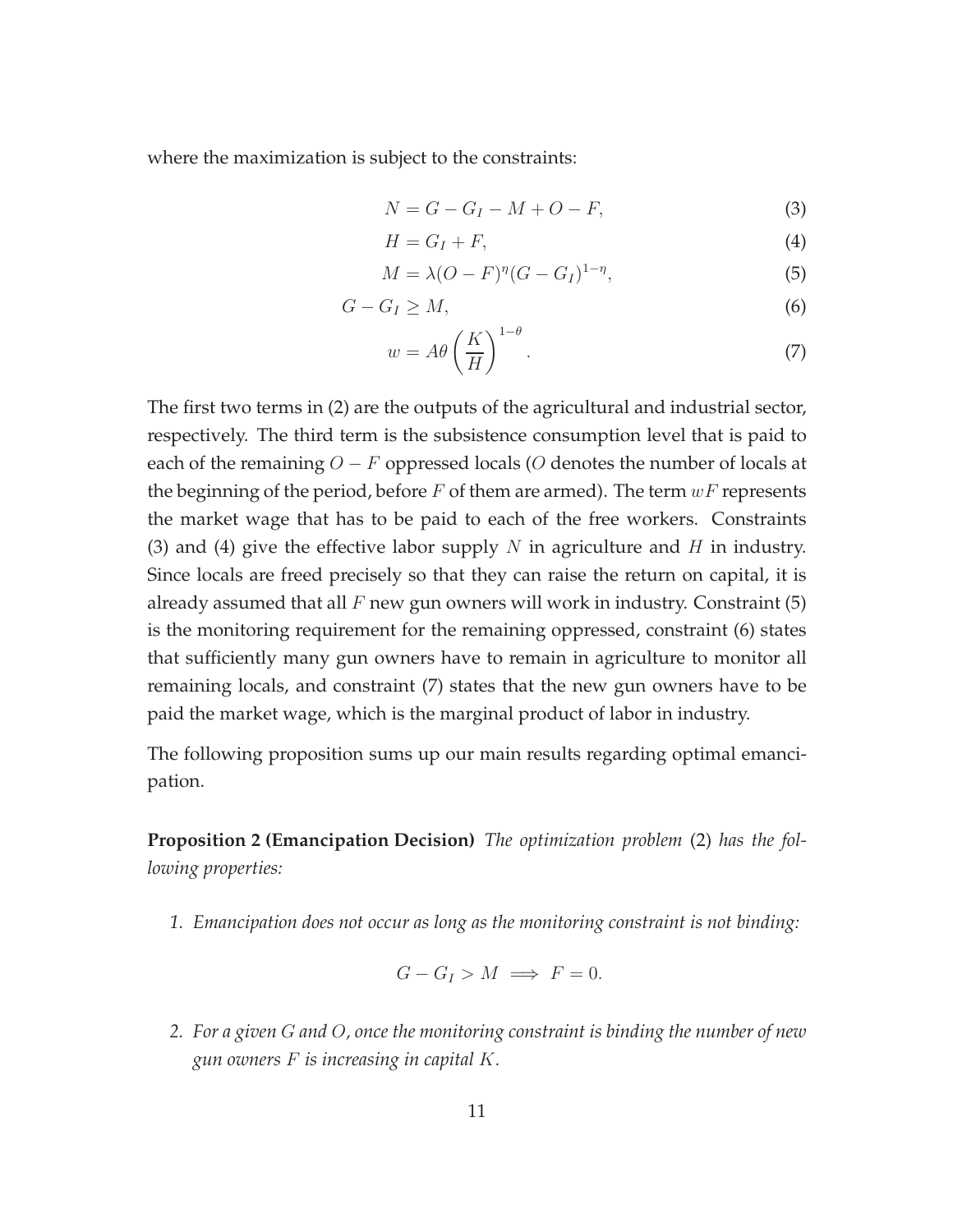Intuitively, it is initially more costly from the gun owners' perspective to free a local rather than move an gun owner from the agricultural to the industrial sector, because freeing a local leads to the additional cost  $w - \bar{w}$  of having to pay market wages instead of subsistence consumption. Thus, as long as additional gun owners are available, no locals will be freed. At some point, however, the number of gun owners in agriculture will be reduced so far that all remaining gun owners are using all their time for monitoring locals. From this point on, emancipating locals becomes attractive. Notice that it is never optimal to simply withdraw additional gun owners from agriculture without arming the locals which now would go unmonitored: unmonitored locals contributed nothing to the gun owners' income, whereas emancipated locals can work in industry and thereby raise the return on the gun owners' capital.

To summarize, emancipation in the colony is ultimately driven by the accumulation of physical capital, which is complementary to free labor. Emancipation starts only after the only gun owners remaining in agriculture are monitoring locals full time. The dynamic evolution of the colony is driven by the following laws of motions:

$$
G' = G + F,\tag{8}
$$

$$
O'=O-F,\t\t(9)
$$

$$
K' = \beta(Y_G + wF),\tag{10}
$$

$$
A' = (1+g)A.
$$
\n<sup>(11)</sup>

Here  $G'$  denotes the number of gun owners in the next generation, and  $O'$  is the remaining number of oppressed locals. The law of motion for capital (10) follows from the optimal allocation of income between consumption and bequest of capital given the utility function (1), and equation (11) reflects productivity growth at rate  $g$  in the industrial sector. Notice that the newly freed locals leave bequests as well, thus the term  $wF$  in the law of motion for capital ( $Y_G$  is the income of the original gun owners, excluding the newly freed).

The evolution of each colony is driven by the complementarities between property rights protection, capital accumulation, and free labor.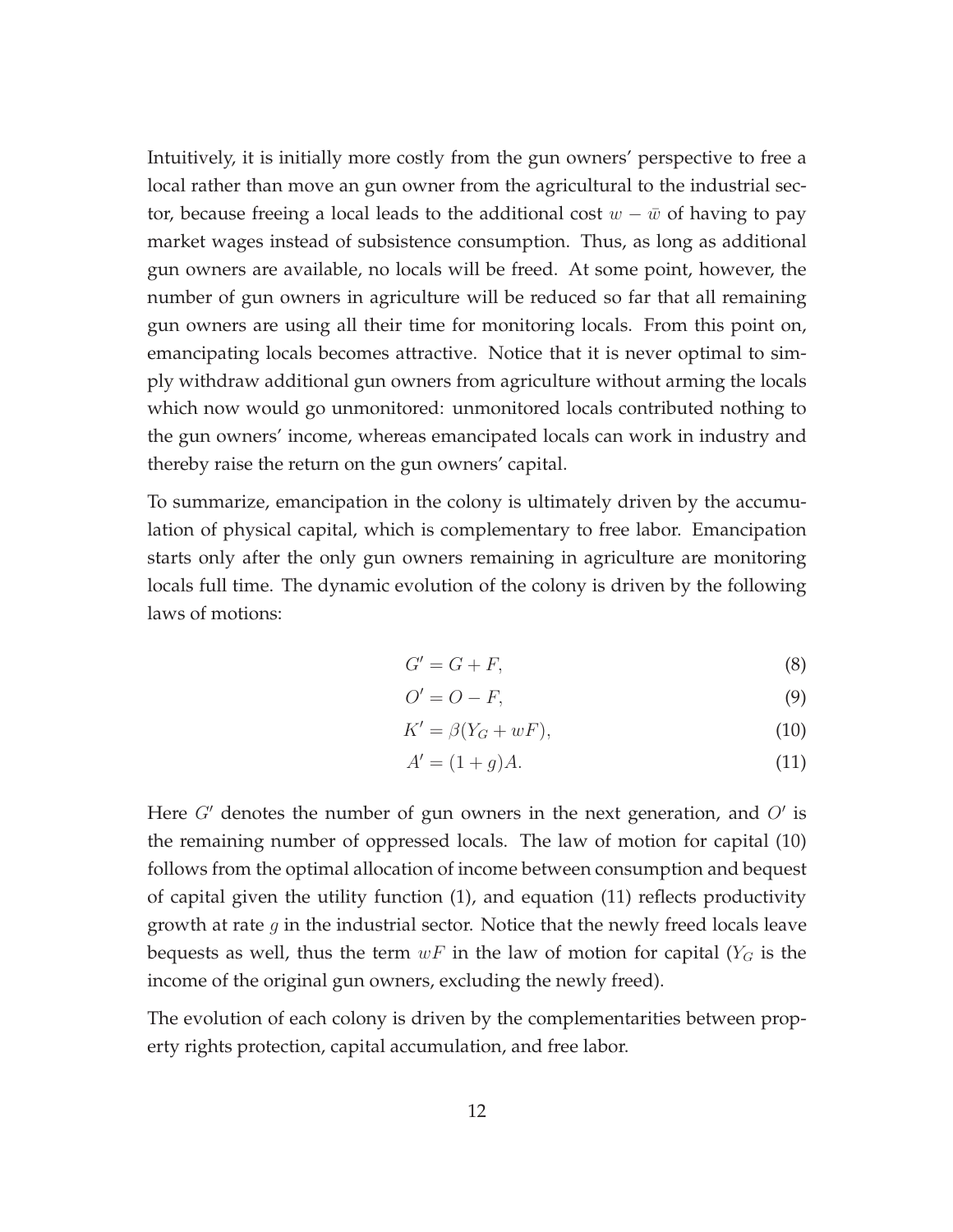**Proposition 3 (Evolution of the Economy)** *Consider a set of colonies that differ in terms of the initial ratio* O/G *of locals to gun owners. The optimization problem* (2) *together with the laws of motion* (8) *to* (11) *leads to the following results:*

- *1. Colonies with relatively fewer locals accumulate more capital per capita.*
- *2. In colonies with relatively fewer locals emancipation starts earlier and proceeds faster.*

## **5 A Computed Example**

In this section we present a simple computed example that illustrates the results obtained so far. The simulation is not meant to closely match empirical features of some real-world country; rather, it is intended to clarify the main qualitative features of the model.



Figure 1: Income per Capita in First Periods. Dashed:  $O = 1$ , solid:  $O = 0$ .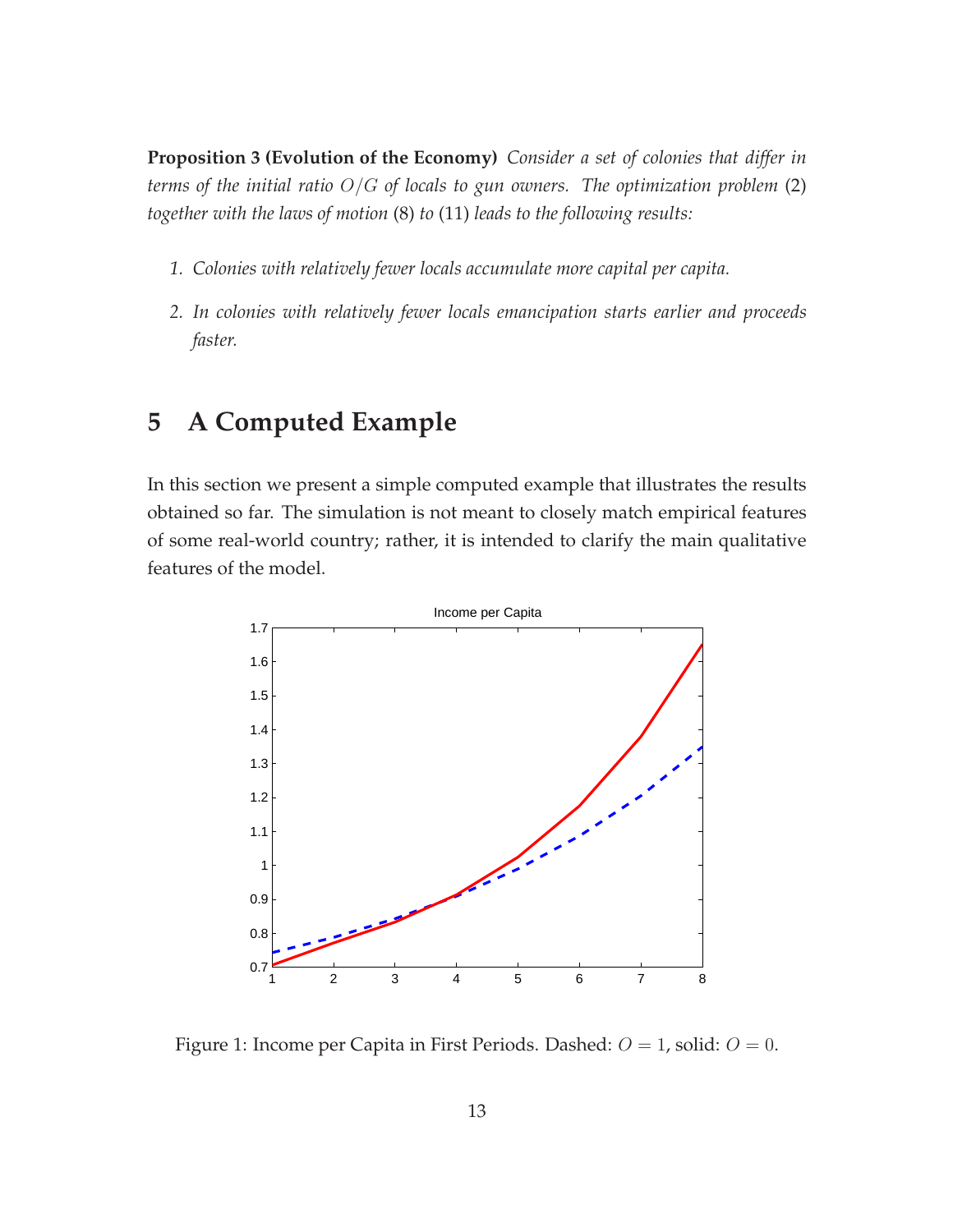The following parameter values were used for the computations:

$$
\alpha = \theta = 0.6,
$$
  
\n
$$
\lambda = \eta = 0.5,
$$
  
\n
$$
\beta = 0.2,
$$
  
\n
$$
\underline{w} = 0,
$$
  
\n
$$
s = 0.1,
$$
  
\n
$$
\tau = 0.1,
$$
  
\n
$$
g = 0.15.
$$

Figures 1 to 4 compare outcomes through from the colonization stage on in two colonies which have the same amount of land  $X = 1$ , but are distinguished by the number of locals. In particular, one colony, "New England," does not have any locals at all,  $O = 0$ , while in the other colony, "Barbados," we have  $O = 1$ .

Consistent with Proposition 1, initial income per capita is higher in Barbados. Almost three times as many settlers are sent to New England as to Barbardos, resulting in a lower marginal product of labor in New England. However, as described by Proposition 3, the larger number of free people in New England leads to fast capital accumulation, so that after a few generation New England closes the gap to Barbardos in terms of income per capital, and ultimately moves ahead (see Figure 1).

The overtaking takes place long before emancipation starts to take hold in Barbardos. Given the relatively small number of gun owners, only little capital is accumulated, thus the demand for free labor rises only slowly. The gap between New England and Barbados continues to widen for some time, as New England has a much larger industrial sector and thus reaps more benefits from productivity growth in that sector.

Ultimately, productivity growth pushes the marginal product of labor in industry to a level where emancipation in Barbardos begins to take hold. As Figure 2 shows, from period 11 on an increasing number of locals is set free.

After emancipation takes hold, the two colonies start to resemble each other more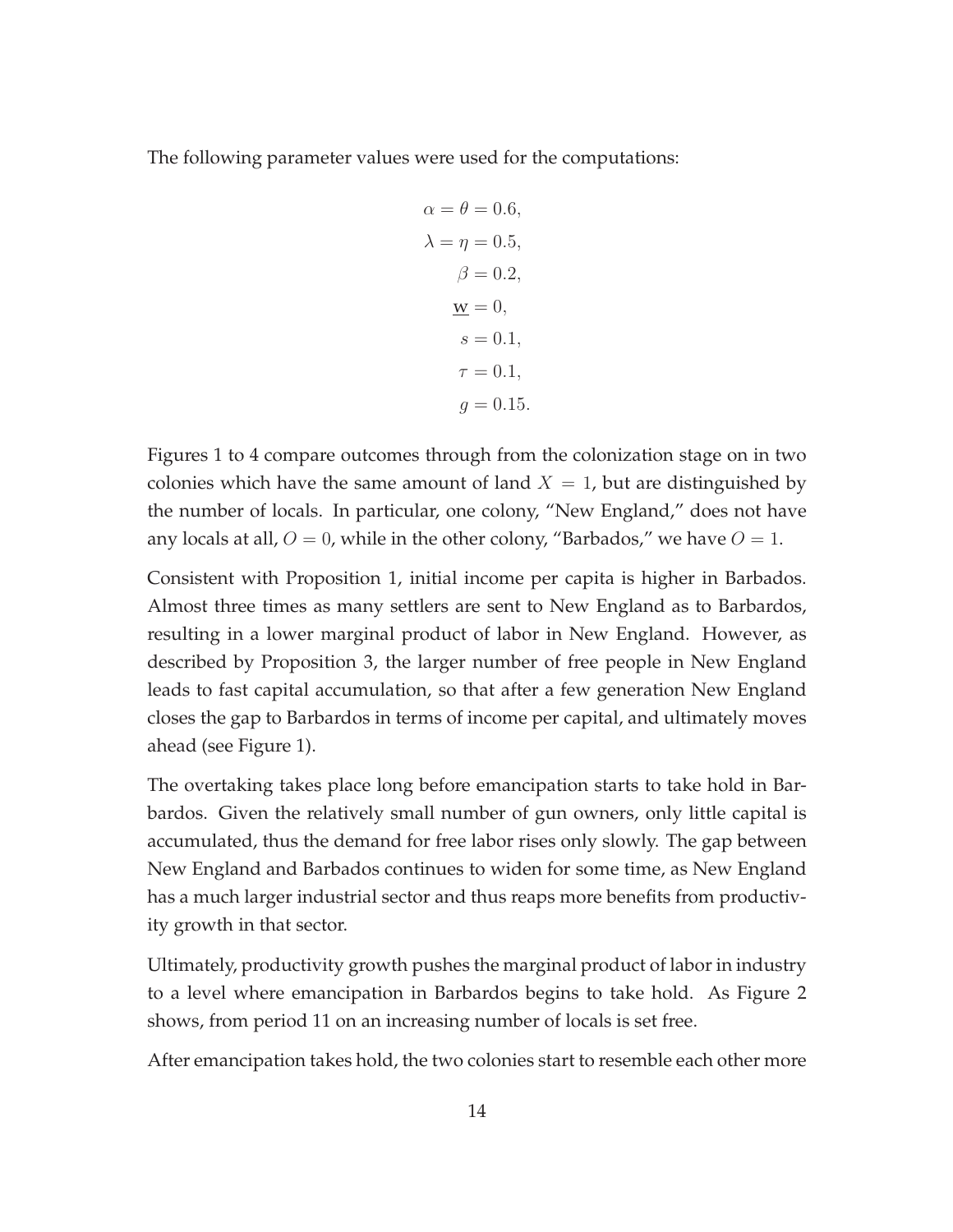

Figure 2: Number of Gun Owners and Oppressed in Barbados. Dashed: G, solid: O.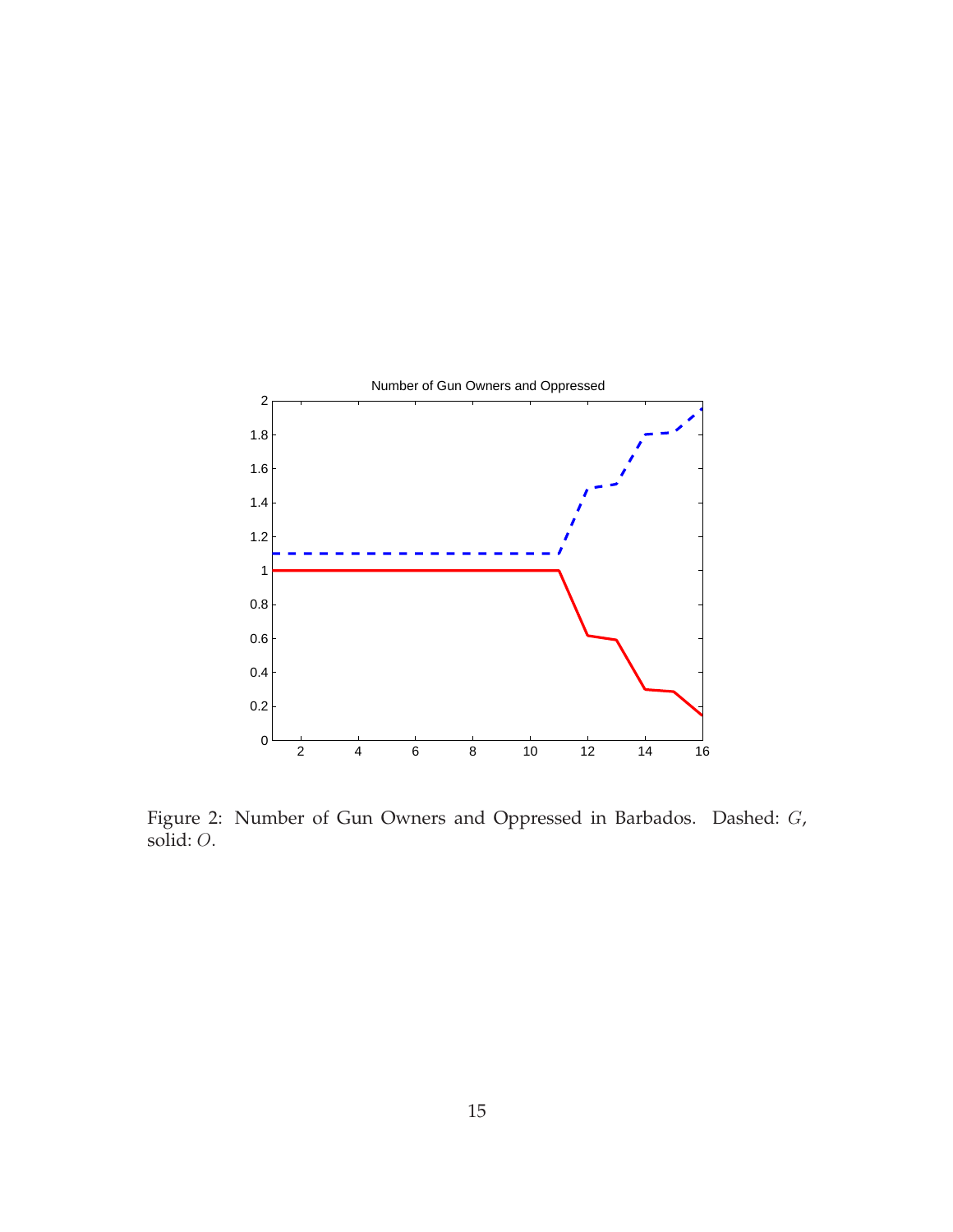

Figure 3: Income per Capita over Longer Term. Dashed:  $O = 1$ , solid:  $O = 0$ .

closely. The increased extent of property rights protection fosters capital accumulation, which reduces the gap between the two colonies. In the limit, the model behaves like a Solow growth model, and the two colonies converge to the same balanced growth path. However, as Figure 3 shows convergence is achieved only at a slow pace. Emancipation starts in period 12, but the there is still a sizable gap in income per capita between New England and Barbados four generations later.

So far, we have focused on income per capita, and disregarded the distribution of income within each colony. Political decisions, however, are driven not by a concern for income per capita, but a concern for the gun owner's income. To highlight this dimension, Figure 4 displays income per gun owner in the two colonies over time. Despite falling behind in income per capita from period 4 onwards, income per gun owner is higher in Barbardos throughout most of the transition. After the start of emancipation, the figure masks heterogeneity among the gun owners themselves, as the dynasties of the original settlers remain richer than the descendants of freed locals, who start out with zero capital. The upshot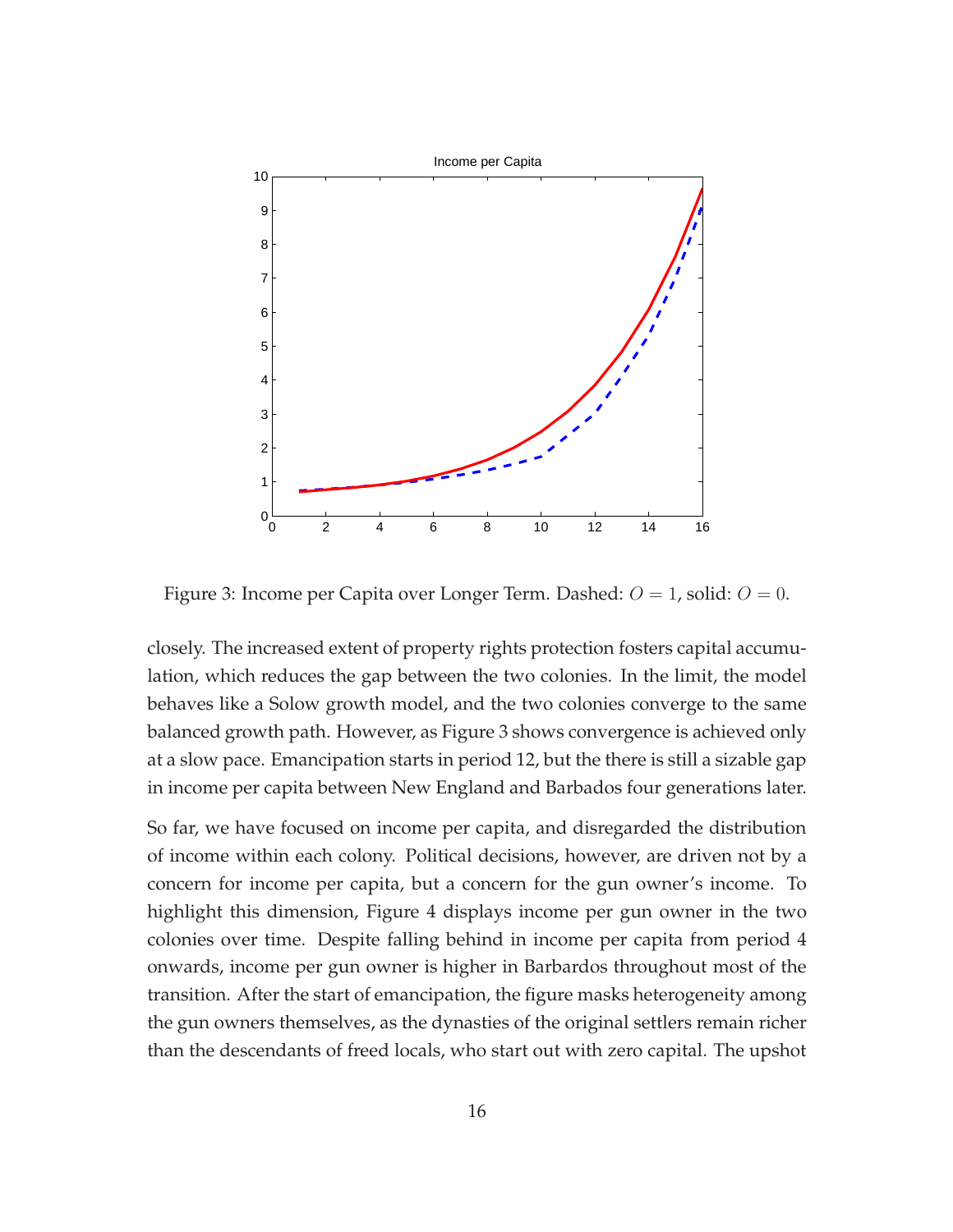

Figure 4: Income per Gun Owner. Dashed:  $O = 1$ , solid:  $O = 0$ .

is that through the entire transition, a descendant of one of the original Barbardos settlers is better of than a descendant of a New England settler. The cost of delayed development is thus born by the locals, not the gun owners.

### **6 Conclusions**

In this paper, we present a simple theory that can rationalize the "Reversal of Fortunes" that can be observed among former European colonies in the Americas. The theory suggests that such a reversal is a fairly natural outcome in a model with an exploitation-efficiency tradeoff. Our theory is preliminary, and a number of questions and applications have yet to be explored. A natural, and empirically relevant, extension concerns the role of slavery. In many colonies in the Americas, most if not all of the forced labor was imported. We conjecture that our basic conclusions will remain intact in a model that allows for the import of oppressed labor, but this remains to be verified. As far as emancipation is concerned, the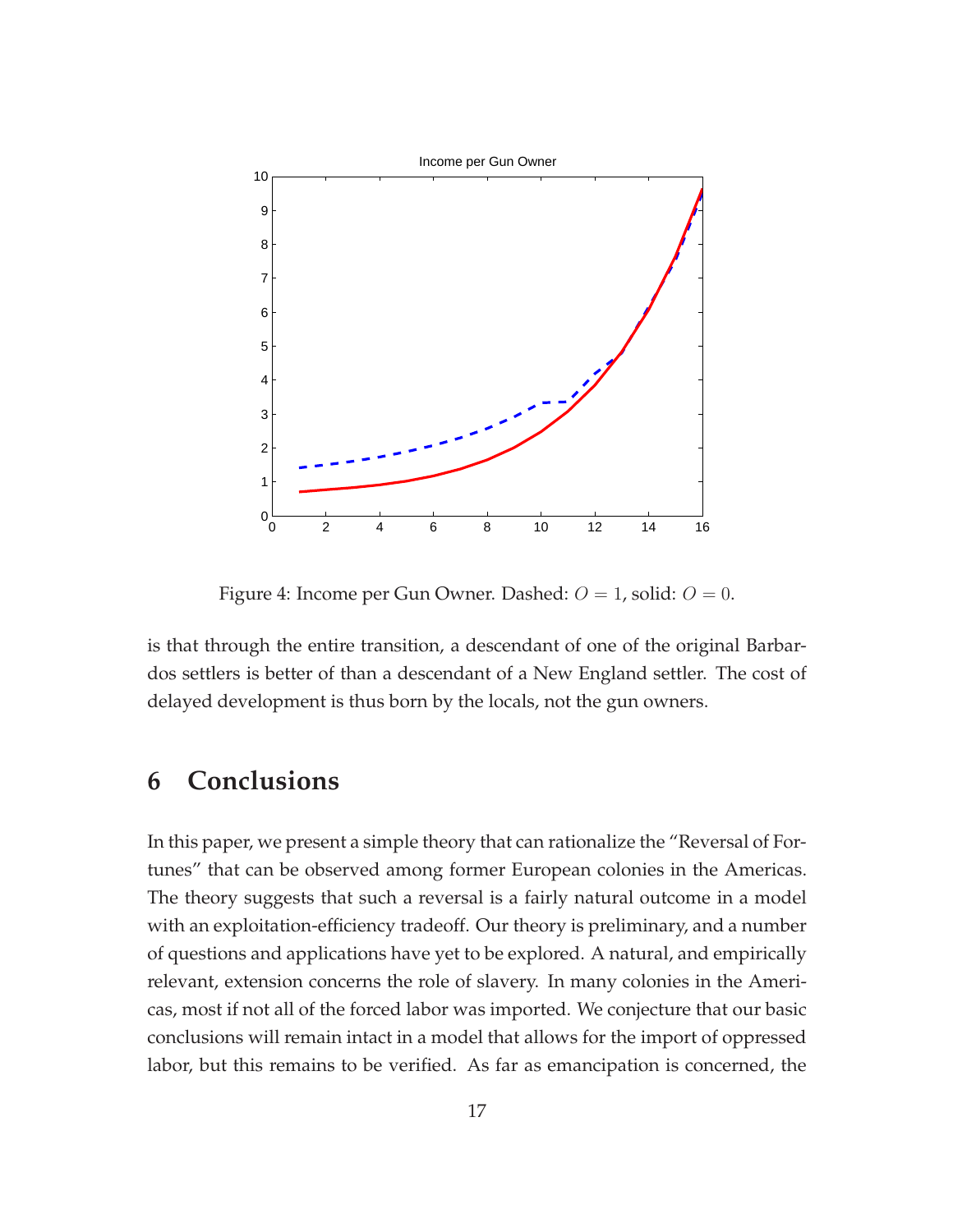model identifies the demand for free labor as a key factor. We plan to go back to the political debates on the issue in the U.S. and other countries to assess the historical plausibility of this factor.

#### **References**

- Acemoglu, Daron, Simon Johnson, and James A. Robinson. 2001. "The Colonial Origins of Comparative Development: An Empirical Investigation." *American Economic Review* 91 (5): 1369–401.
	- . 2002. "Reversal of Fortune: Geography and Institutions in the Making of the Modern World Income Distribution." *Quarterly Journal of Economics* 117 (4): 1231–94.
- Beckford, George L. 1971. *Persistent Poverty: Underdevelopment in Plantation Economies of the Third World*. New York: Oxford University Press.
- Bourguignon, François and Thierry Verdier. 2000. "Oligarchy, Democracy, Inequality and Growth." *Journal of Development Economics* 62 (2): 285–313.
- Coatsworth, John H. 1993. "Notes on the Comparative Economic History of Latin America and the United States." In *Development and Underdevelopment in America: Contrasts in Economic Growth in North and Latin America in Historical Perspective*, edited by Walter L. Bernecker and Hans Werner Tobler. New York: Walter de Gruyter.
- Dixit, Avinash K. 2004. *Lawlessness and Economics: Alternative Modes of Governance*. Princeton: Princeton University Press.
- Dunn, Richard S. 1972. *Sugar and Slaves: The Rise of the Planter Class in the English West Indies 1624–1713*. Chapel Hill: University of North Carolina Press.
- Engerman, Stanley L. and Kenneth L. Sokoloff. 1997. "Factor Endowments, Institutions, and Differential Paths of Growth among New World Economies." In *How Latin America Fell Behind*, edited by Stephen H. Haber. Palo Alto: Stanford University Press.
- . 2003. "Institutional and Non-Institutional Explanations of Economic Differences." NBER Working Paper No. 9989.